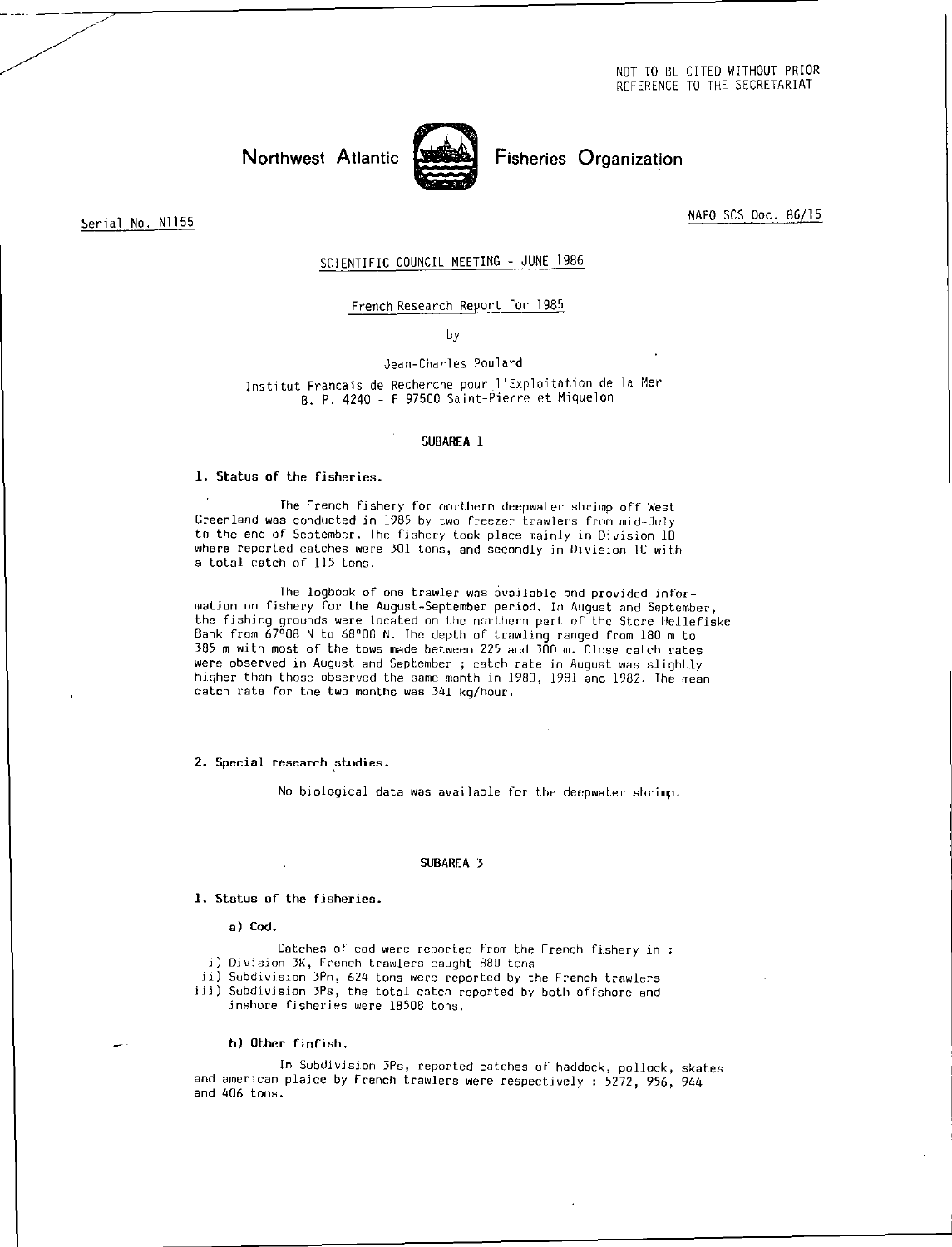## 2. Special research studies.

One survey was conducted in Subarea 3Ps on board the R/V Cryos from February 9th to March 24th, 1985.

 $-2 -$ 

 $\mathbb{F}_4$ 

## 1. Hydrographic studies.

During this winter survey, two hydrographic transects were realized and 45 stations were occupied. The first transect took place from Burgeo Bank to Green Bank and the other one from the southwestern part of Saint-Pierre Bank to Green Bank, across the shelf.

In winter 1985, a thick very cold layer (temperatures from -1.2° C to -0.6° C) extended down to 200 m depth (fig. 1). The intermediate layer was only represented by a strong positive thermic gradient which occured about 220 m depth on the western slope of Saint-Pierre Bank. Under these Layers, the slope water (6° C to 7.8° C) was observed between 230 m and 350 m depth and the bottom water ( $5^{\circ}$  C to  $6^{\circ}$  C) occured deeper.

Broadly speaking, the winter 1985 showed much lower temperatures compared to those observed at this time of the year since 1977. Ice was observed in the northwestern part of Saint-Pierre hank and in the northern part of Green Bank.

### 2. Biological studies.

#### a) Cod.

A total of 98 trawling stations (30 an duration) was occupied in 3Ps division. The highest catch rate (16800 kg/30 mn) was observed along the southwest slope of Saint-Pierre Bank.

A total number of 4197 cod was sexed and measured, and 527 pairs of otoliths were sampled.

The bathymetric distribution of catch rates are indicated in the following table :

| Strata (m) | : Number of sets | Catch rates<br>$(KG/30 \, \text{mn})$ |
|------------|------------------|---------------------------------------|
| 31-55      |                  |                                       |
| 56-92      | 16               |                                       |
| 93-183     | 30               | 73                                    |
| 184-275    | 21               | 933                                   |
| 276-366    | 22               | 139                                   |
| 367-549    |                  | 74                                    |
| Intal      | 98               | 256                                   |

Due to cold hydrological conditions, convenient cod waters were noticed at greater depth than usual causing high catch in the range 184-275 m.

The age composition of the mean number per tow confirms the strength of the 1982 year class which as well 2 years old in 1984 as 3 years old in 1985 appears to be the strongest of the series. The representation of all ages over 4 years old was weak as compared to previous surveys. This could he the consequence of a disturbed distribution of the maturing fishes searching for suitable water temperatures. The length distribution and age composition trends confirm the abnormal situation which occured in 1985 for the maturing fish.

### b) Redfish.

As usual the best catch rates were observed on the slopes of Saint-Pierre and Burgeo Banks and in Hermitage and Halibut Channels. A strong decrease in abundance has been noticed. Cold hydrological conditions were probably responsible for this phenomenon.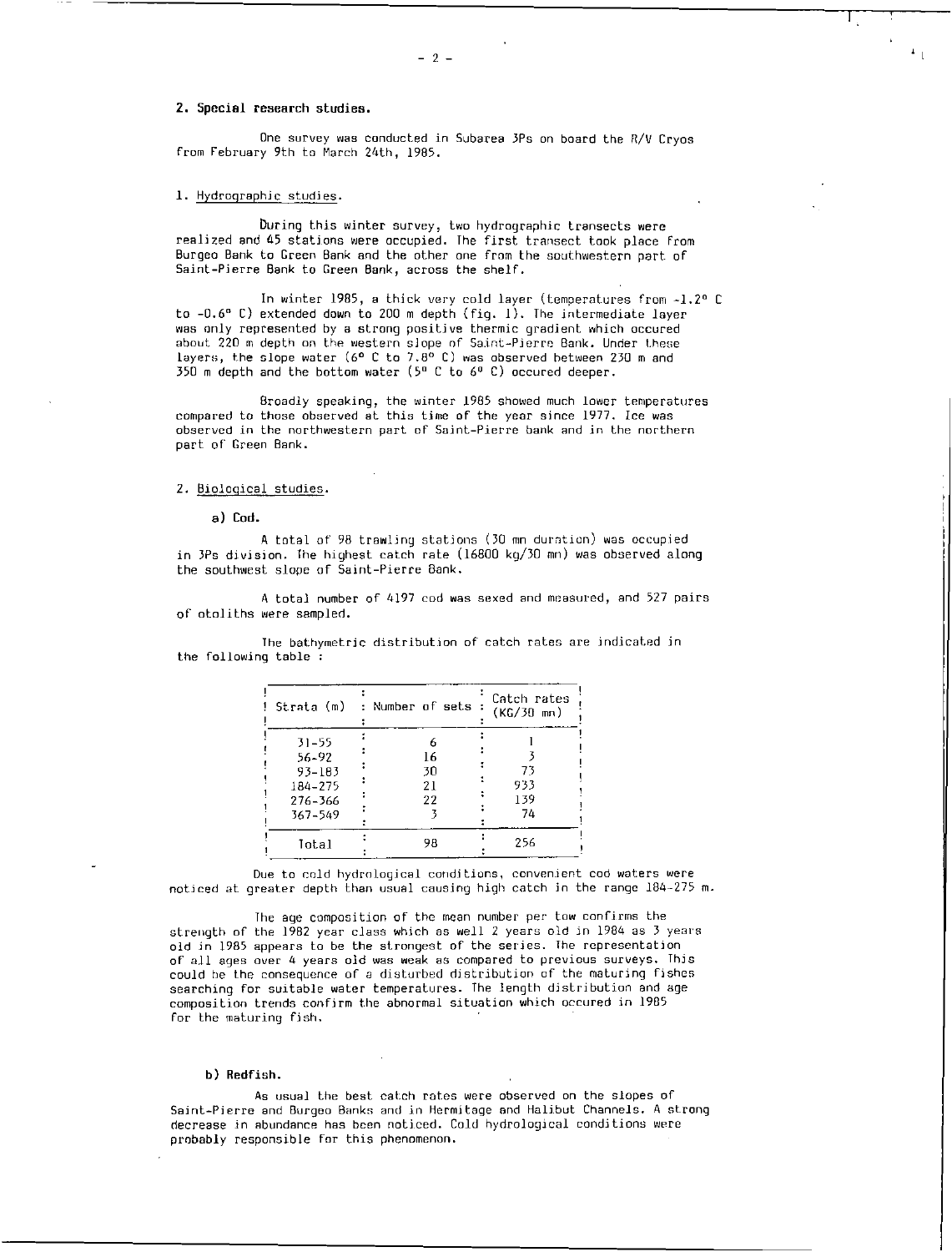Length frequency distribution of the R/V Cryos catches showed the presence of a very important mode at 17 cm (1979 to 1981 year classes). Secondary modes were appearing at 30 cm (males) and 40 cm (females). Fish less than 10 cm in length were still lacking, the weakness of the 1982 year class and younger is confirmed.

## **c) American plaice.**

As in previous years, this species was observed in the totality of the surveyed area in Subdivision 3Ps.

Best catch rates have been noticed for this species too deeper than usual, on the southern part of Halibut Channel (12000 kg/30 mn). Length frequency distributions by sex showed modes at 16, 26, 34, 40, 52 cm Lt for males and 16, 26, 34, 42, 54 and 64 cm for females. The very strong increase in biomass observed is probably due to hydrological conditions end an unusual proportion of large fished in catches.

## **d) Witch flounder.**

A very few witch flounder have been caught on the slope of the Banks. The catch rates have been noticed to be very low (generally less than 10 kg/30 mn), the best catches occured along the southern slopes of Saint-Pierre Bank (the best tow was 65 kg/30 mn).

Length frequency analysis for each sex indicated that most of the research catches (70 %) were composed of adult fishes (length between **30 and 50 cm Lt). Modes of juvenile individuals can be seen at 16 and 24 cm.** These young classes are confirmed to be more abundant than in previous years.

### **e) Other finfish.**

Observations were made on all commercial species : thorny skate, silver hake, haddock, pollock, halibut, yellowtail flounder and anglerfish.

Catch rates of haddock have decreased for the first time since 1982. Length composition of the catch showed a single mode at 42 cm. This stock is still composed mainly by the 1981 year class, every other cohort beeing very weak.

The thorny skate was observed in the totality of the area surveyed. Abundance was lower on Burgeo Bank than anywhere else and the largest catches have been noticed on the eastern part of the .subdivision (Green Bank).

For the silver hake, the very strong 1983 year class is confirmed. **The** mode was situated at 25 cm showing a fast growth. We have to notice that this stock is nearly composed with only one year class which is arriving after a lack of several years in recruitment.

### **f) Shellfish.**

'Studies were conducted on giant scallop and Iceland scallop. 61 standard dredging tows (10 mn duration) were made during this winter cruise.

The decrease in catch rates of Placopecten was going on particularly in the northern part of Saint-Pierre Bank. The 1979 to 1981 year class levels seemed to be very low. In the northern part of the Bank, the mode was situated at 10.5 cm while the age composition analysis showed that 1977 and 1978 years classes represented 89 % of the stock.

In the south, the mode at 13 cm was a mixture of several year class from 1979 to 1968.

 $-3-$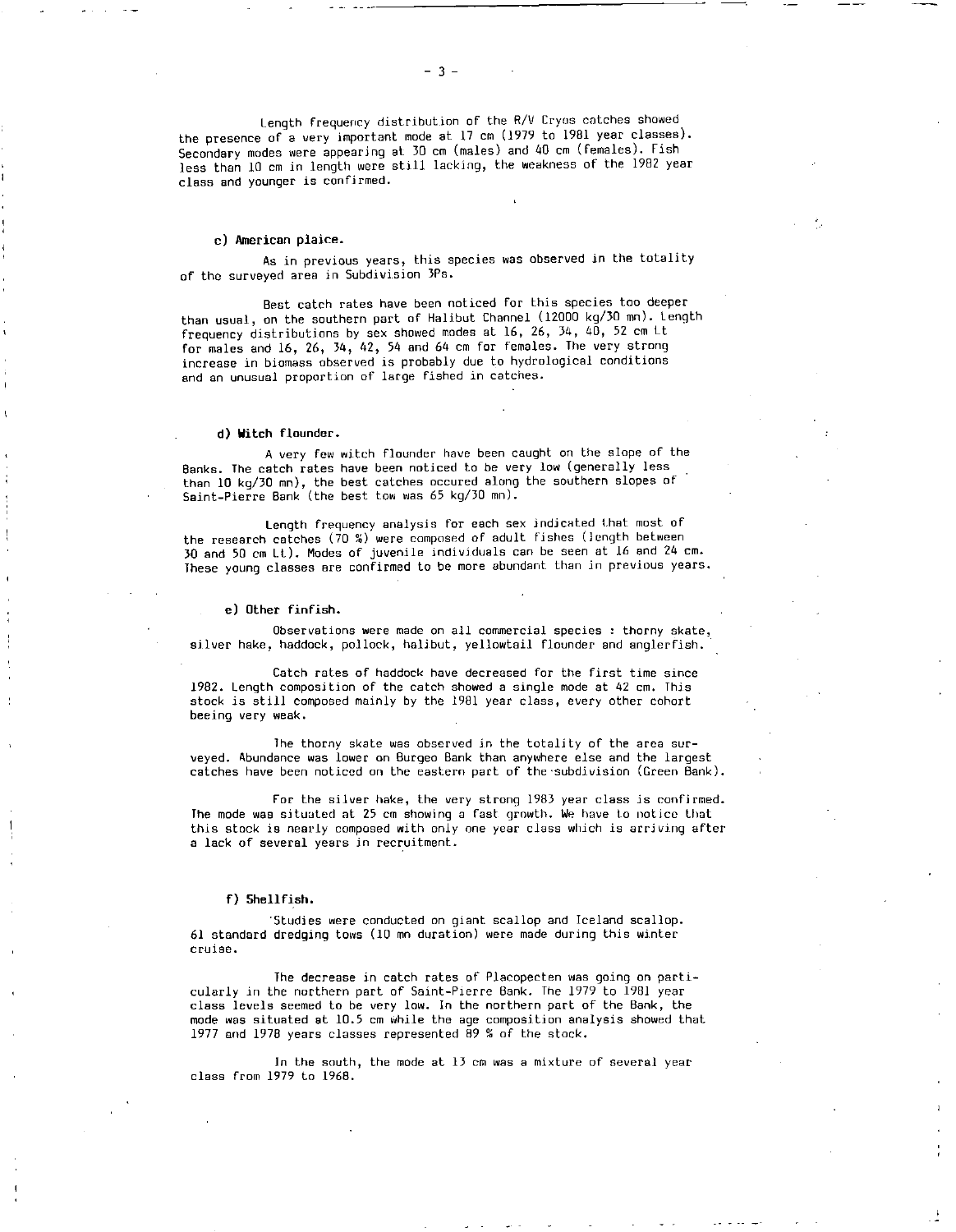# **SUBAREA 4**

## **1. Status of the fisheries.**

A total of 8561 tons of cod were reported by the French trawlers in Division 4R and 6762 tons of cod in subdivision 4Vn. As previous years, the fisheries mainly occured during the first three months of the year.

## **2. Special research studies.**

**In** 1985, research was carried out in Subarea 4 during one stratified-random survey on board the R/V Cryos in Division 4R in January.

### 1. Hydrographic studies.

From **18** January to 3 February, 41 hydrographic stations (XBT) were occupied in the eastern part of the Gulf of St. Lawrence.

It was observed that cold water surface layer (-1.8° C to -1.0° C) down to about 70 meters was present in this area, like in 1984. But then, water temperature increased with the depth more rapidly than in 1984 ( $-6^{\circ}$  C at 130 meters).

## 2. Biological studies.

A total of 37 trawling stations were occupied in Division 4R during the stratified-random survey of the R/V Cryos in January-February 1985.

Cod catches represented 56 % of the total catches compared to 88 % on January 1984, 55 % on January 1983, 76 % on January 1982 and 61 % on January 1981. The highest catch rates were observed in the northwest of Islands bay (3111 kg/30 mn at 200 meters depth, 2393 kg/30 mn at 180 m depth and 2208 kg/30 mn at 220 m depth in the same area).

> Strata (m) : Number of sets : Catch rates  $(Kq/30 \text{ mm})$ **• <94** 1 *•* <sup>327</sup>  $94-185$   $\frac{13}{15}$ <br>186-278  $\frac{13}{17}$ *• •* 799 186-278 17 279-370 17 4 39  $279-370$   $4$   $1$   $39$ <br> $>370$   $2$   $1$  0  $> 370$  $\begin{array}{ccc} \text{Total} & \begin{array}{c} 1 \\ 1 \end{array} & \begin{array}{c} 37 \\ 57 \end{array} & \begin{array}{c} 1 \\ 1 \end{array} & \begin{array}{c} 671 \\ 1 \end{array} \end{array}$

The mean catches rates by strata were as follows  $\cdot$ 

A total of 10516 cod were sexed and measured and 520 pairs of otoliths sampled during this survey for analysis of length and age structure.

Three modes were observed on length frequency distribution of research catches at 27-30 cm Lt, 39-42 cm Lt and 57-60 cm Lt. The year class 1981 represent 7 % of the total number of individuals caught, the year class 1980 12 % and the year class 1979 19 %.